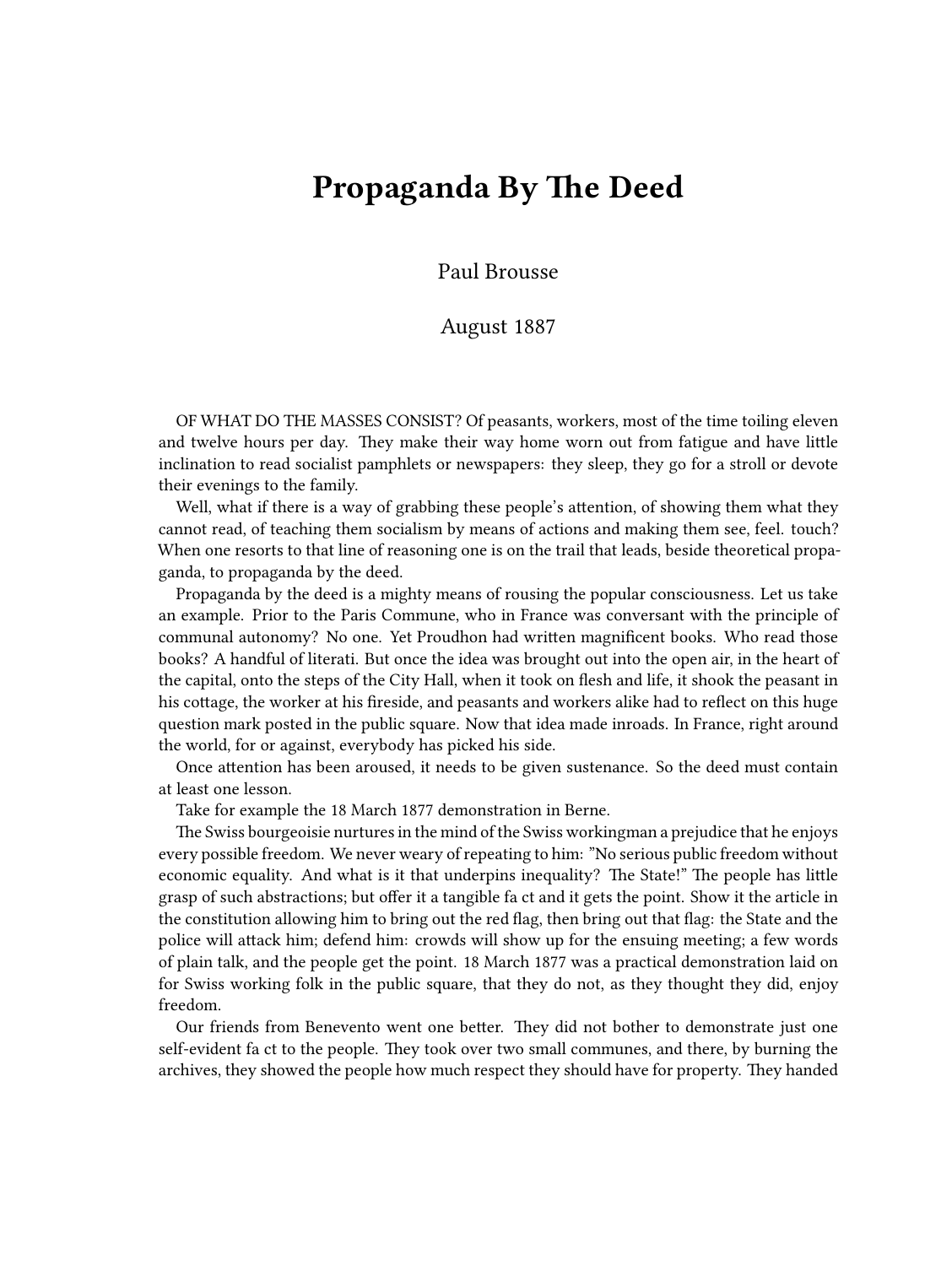tax monies back to the people and the weapons that had been confiscated from them; in so doing they showed the people the sort of contempt they should have for government. Is it not possible that the people said to itself: "We should be a lot happier if what these good young fellows want were some day to come to pass!" From that to helping them is but a step and a step easily taken.

We could go further.

Just once take over a commune, introduce collective ownership there, organize the trades bodies and production, district groups and consumption; let the instruments of production be placed in the hands of the workers, let the workers and their families move into salubrious accommodation and the idlers be tossed into the streets; if attacked, fight back, defend oneself, and if one loses, what matter? The idea will have been launched, not on paper, not in a newspaper, not on a chart; no longer will it be sculpted in marble, carved in stone nor cast in bronze: having sprung to life, it will march, in flesh and blood, at the head of the people.

And the people will salute it as it goes on its way.